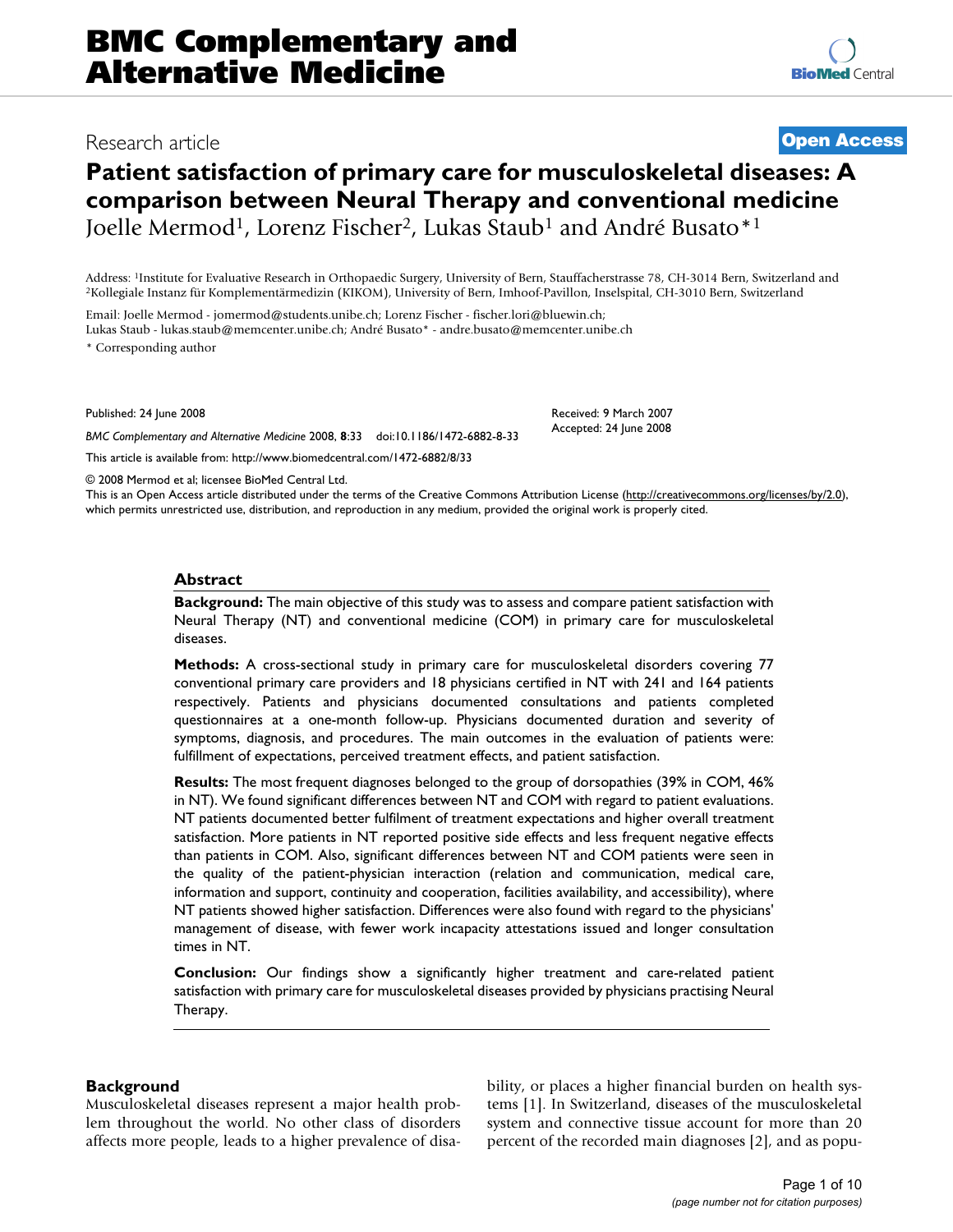lations age, the prevalence of musculoskeletal diseases is expected to rise rapidly [1,3]. For various reasons, patients with musculoskeletal disorders are increasingly choosing complementary medicine in the search for cures to their problems. The Swiss Federal Department of Home Affairs therefore decided in 1998 to add five methods of complementary medicine, including Neural Therapy (NT), to the benefit catalogue of basic health insurance for a trial period of five years. Reimbursements for expenditures in alternative medicine were covered by basic health insurance only when these methods were provided by physicians with appropriate Complementary and Alternative Medicine (CAM) training approved by the Swiss Medical Association. A nationwide evaluation of several CAM procedures including anthroposophical medicine, homeopathy, traditional Chinese medicine, phytotherapy, and NT was performed to decide about the inclusion of CAM procedures in compulsory health plans beyond the trial period. The project was funded by the Swiss Federal Office of Public Health and a project description and the respective results were published in a final report in 2005 [4]. The goal of the current study was to use patient satisfaction as a measure of the effectiveness of NT in ambulatory care for musculoskeletal diseases as part of the larger project evaluating CAM procedures. The specific research question was: What are the differences between NT and conventional medicine in terms of patient satisfaction and the patient's evaluation of the quality of the patientphysician relationship?

Neural Therapy, according to Huneke, is a treatment that uses precise injections of local anaesthetics for diagnosis and therapy [5,6]. in which pathological stresses (e.g., a vicious circle in pain) are interrupted [7]. This treatment uses the auto-regulatory mechanism of the autonomic nervous system [5-7] mainly on two levels: in a segmental reflectory process and in the so-called interference field, which can cause or maintain pathological processes beyond any segmental order [5,6]. This implies that NT can be divided into a local therapy (e.g., infiltration of trigger points) and a segmental therapy (e.g., therapy of the Head zones, as well as sympathetic ganglia, nerve roots, and peripheral nerves) on the one hand and into an interference field therapy on the other hand. Impulses of the interference field may influence every system of the organism beyond that of the segmental order [5,6,8-11]. The mechanism of the effects of NT is derived from the pathophysiology of pain and from neurophysiological experiments [7,12-17]. Acute and chronic pain and functional abnormalities, all common findings in patients with musculoskeletal disorders, are the main indications for Neural Therapy [5,6].

Within the field of complementary medicine, a considerable amount of research has been done that includes assessments of patient satisfaction [18,19], although little has been done specifically for NT and musculoskeletal disorders. We defined patient satisfaction with the following items: patient-rated symptom relief, fulfillment of treatment expectations, overall treatment satisfaction, frequencies of adverse side effects, and a broad range of aspects of the quality of the patient-physician interaction covered in the EUROPEP questionnaire [20].

# **Methods**

We examined data related to musculoskeletal diseases as part of a cross-sectional study conducted between 2002 and 2004. In order to provide a picture of routine care, the study was designed to be purely observational, without interference into the treatment choices of patients or the diagnostic/therapeutic procedures of physicians.

## *Physicians and patients*

A description of sampling procedures used in this study and of how it is embedded in the main project is given in Figure 1. The project consisted of two practice studies. Primary care physicians, including both conventional physicians and those certified by the Swiss Medical Association for NT (SANTH), were invited to participate in the initial study (practice study 1) to evaluate differences in the structure of care. Data regarding professional qualification and certification were also obtained in this phase. The second study (Practice study 2), was aimed at the processes and outcomes of care, and participating physicians were invited to recruit patients [4] (Figure 1). The eligibility criteria for all participating physicians were training and a license in conventional medicine and medical activity in primary care for at least two days per week. A membership list of the SANTH was obtained, and all 41 members with an additional qualification in NT recognized by the Swiss Medical Association (FMH) were asked to participate. These physicians were defined in the study as NT physicians. A random sample taken from the complete list of all Swiss primary care providers, not listed by any medical society for complementary and alternative medicine, was also asked to participate in the project. These physicians were defined as conventional medicine (COM) physicians. The final sample included 18 practitioners who were certificated in NT and 77 COM practitioners.

Physicians and their staff were instructed to sample consecutive patients consulting their practices on four given days during a 12 month period in 2002/03. The sampling days for the individual practices were defined by the study coordination and were equally distributed across seasons and week days. Patients were sampled irrespective of the type of appointment they had with their physicians. Patients were informed about the study by leaflets and prior to a consultation were asked to fill out forms aimed at evaluating demographics, health status, and the fre-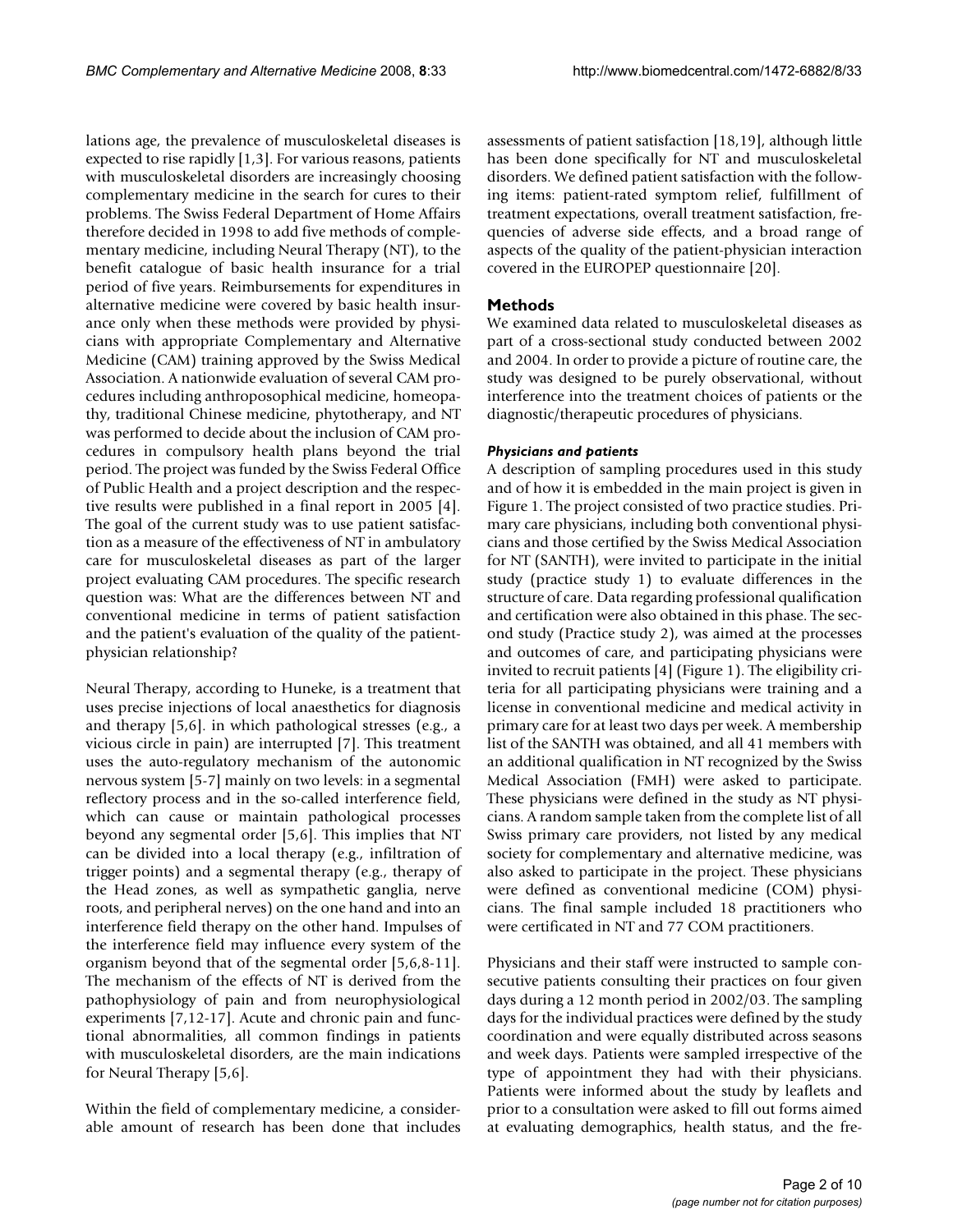

#### Figure 1 **Flowchart of sampling procedures.**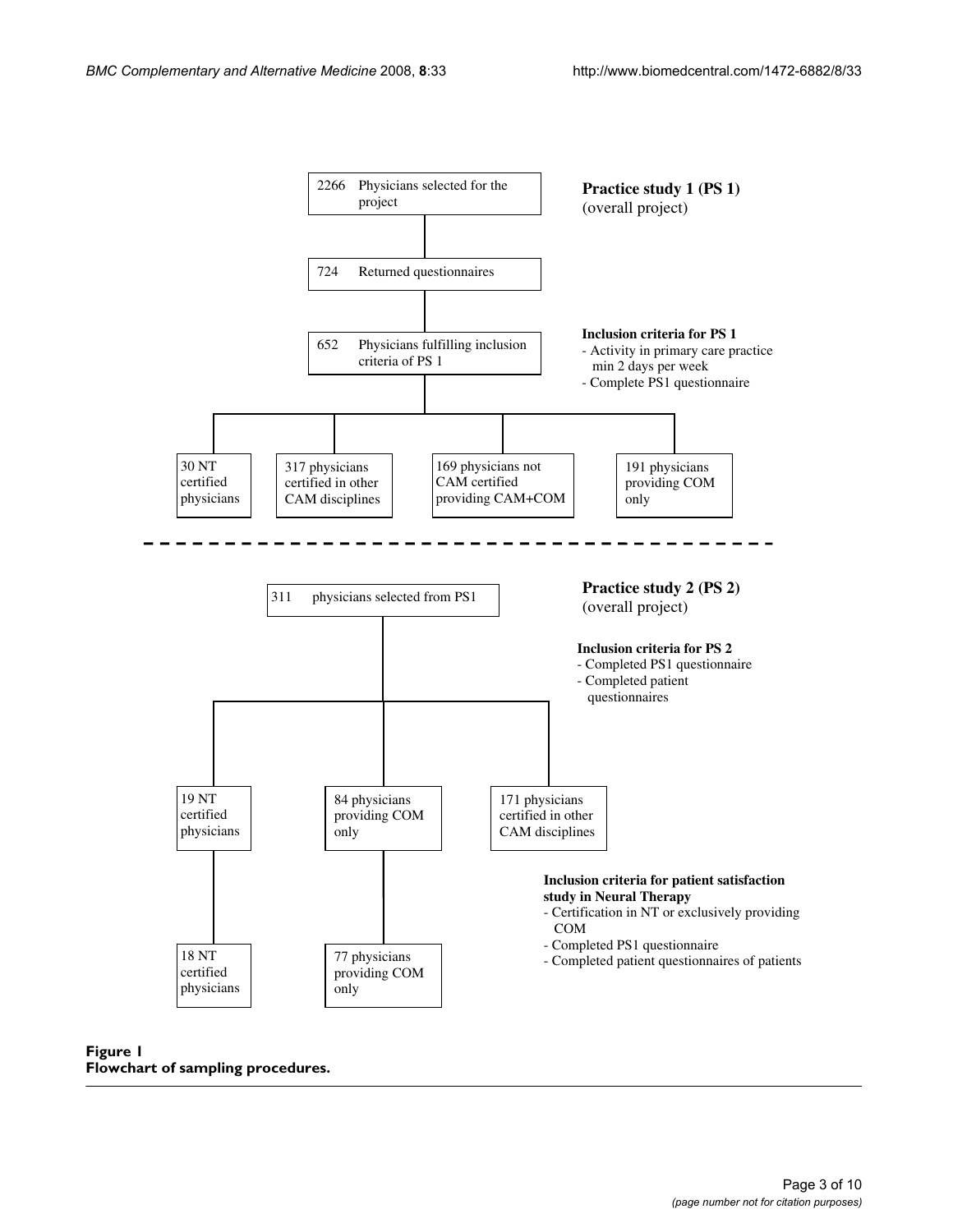quency and reasons for their health care utilization. Physicians documented the same consultations with reference to symptoms, diagnoses, duration of problems, comorbidities, and diagnostic and therapeutic procedures. The study design ensured that physicians remained unaware of the patient answers.

Outcomes were measured using a questionnaire mailed to patients three to four weeks after the initially documented consultation. The specific outcomes assessed included: symptom relief, fulfilment of treatment expectations, satisfaction with treatment, the presence of adverse and other side effects, and the perceived causality of symptom relief. Participating patients were also given the EUROPEP questionnaire, which was developed by an international group and translated into and validated in multiple languages. This questionnaire has 23 questions each with a 5 point answering scale and covers relation and communication, medical care, information and support, continuity and cooperation, and facilities availability and accessibility. Multiple qualitative and quantitative studies have shown high item response and shown no problems with the translations [21], which is particularly important for Switzerland. All the questionnaires (except the EUROPEP) used in this project were developed in close cooperation with an expert group of Swiss primary care providers specialized in conventional and/or complementary medicine. Questionnaires were sent to patients in their mother tongue (German, French, or Italian) and written informed consent was obtained from all participants. The study was also cleared by the ethics committee of the Canton Bern (Switzerland).

#### *Data management and data analysis*

Only patients over 16 years of age with musculoskeletal disorders (M chapter of ICD-10) were included in the analysis (Figure 1). Data analysis was performed in two steps. The first step included descriptive analyses using tables and graphs and the second step involved the application of analytical procedures. Target variables were analyzed with multivariate linear models. Ordinal outcomes such as the measures of health status, severity and chronicity of disease and all data from the EUROPEP questionnaire were reduced to two-level scales with the most favourable answer category coded as one and all other non-missing categories as zero. These data were analyzed using multivariate logistic regression models. The covariables of the multivariate models were defined a priori and were selected with the aim of adjusting for demographic factors and the durations of patient's health problems. All the analytical procedures accounted for the clustering of observations at the practice level. Taylor series expansion procedures were used for 2\*2 tables, and mixed effects models for multivariate procedures [22,23]. These procedures allowed us to account for the variation between physicians in potentially different levels of treatment quality as perceived by patients by assuming that these unobserved physician-specific properties have a random variation. We considered this approach more appropriate than treating specific properties of single physicians as fixed effects. 95% confidence intervals (95% CI) of means, proportions and odds ratios were calculated accordingly.

The level of significance was set at  $p < 0.05$  throughout the study, and the statistical software package SAS 9.1 (SAS Institute Inc., Cary, NC, USA) was used for all calculations.

#### **Results**

#### *Characteristics of patient population*

The participating physicians initially recruited 4093 patients, among whom 786 patients (19.2%) were diagnosed with musculoskeletal disorders and 494 were treated with COM and 292 treated with NT). The proportion of patients with musculoskeletal disorders was 16.1% in COM and 28.5% in NT. A significant difference between COM and NT was observed in the frequency of patients that returned questionnaires (241/494 COM patients (48.8%) and 164/292 (56.2%) NT patients. We enrolled these 405 patients in the study and compiled their complete treatment and outcome information. The proportion of female patients to the whole was 62% in the COM group and 77% in the NT. The average patient age was 55.4 years in the COM group and 53.3 years in the NT (table 1).

Prior to the consultations, patients were asked to rate their general health on a five-point scale ranging from excellent to poor. Answer patterns indicate significant differences in the unadjusted general health status between the COM and NT patient groups (table 1). For statistical analysis, the answer scale was dichotomized into "excellent/very good/good" and "less well/bad". Gender- and ageadjusted differences indicated no significant differences in self-rated general health.

Patients recorded the duration of their main health problem and were classified as acute (duration < 3 months) or chronic ( $\geq$  3 months). The proportion of chronic patients was analyzed using a logistic regression model adjusted for age and gender. This indicated a significantly higher proportion of chronic patients in the NT group (70.7%) than in the COM one (48%).

Patients were further asked to rate the severity of their major health problem using a three-level scale (minor, moderate or serious). A multivariate logistic regression model with patient-reported severity as an outcome (answer level minor coded as 0, and levels moderate and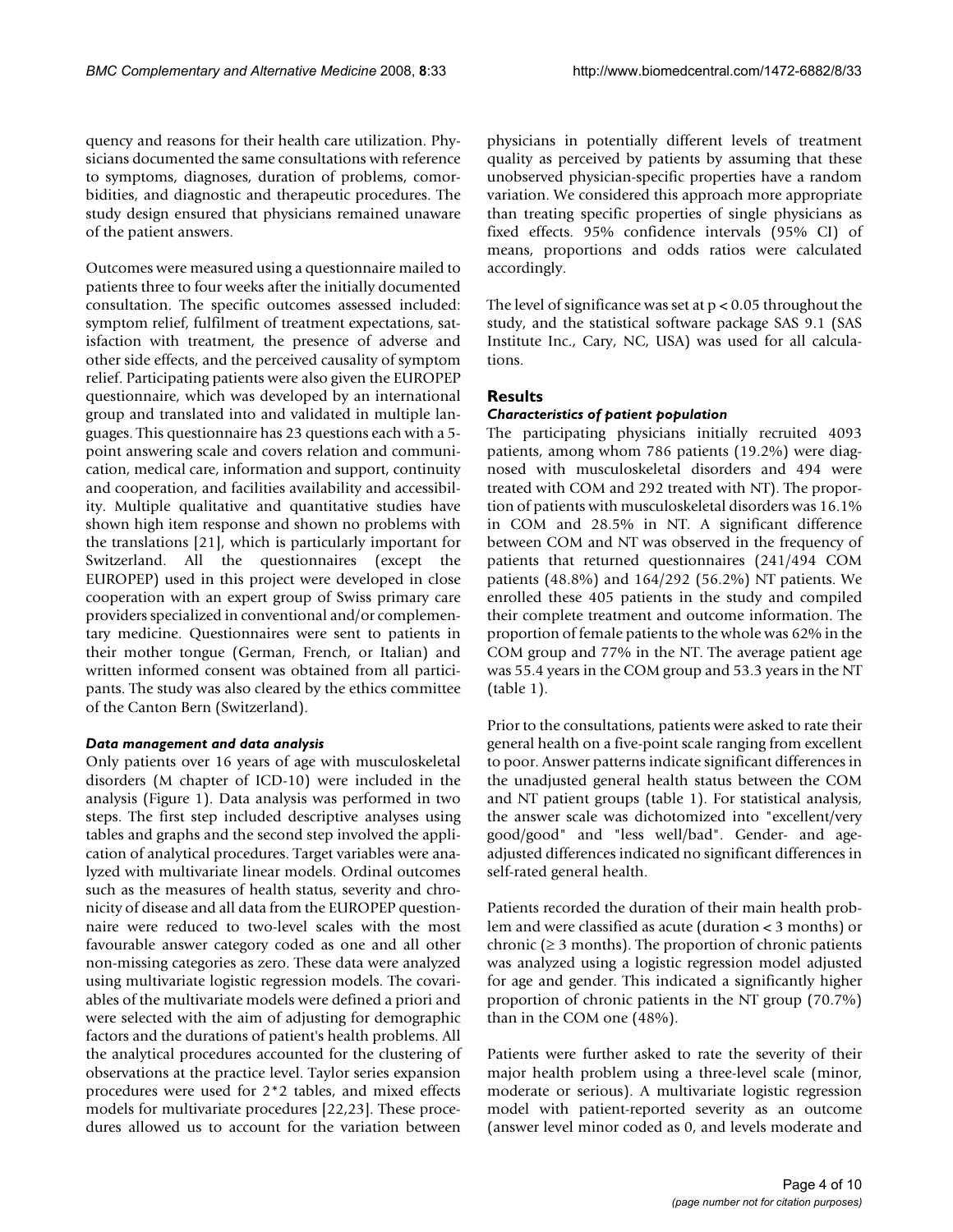|                                                  |                                | <b>COM</b> |       |                 | NT  |       |                 |
|--------------------------------------------------|--------------------------------|------------|-------|-----------------|-----|-------|-----------------|
|                                                  |                                | #          | %     | 95% Cla         | #   | %     | 95% Cla         |
| <b>Patients</b>                                  | <b>Number</b>                  | 241        |       |                 | 164 |       |                 |
| <b>Patient age</b>                               | Mean                           |            |       | 55.42<br>53.28  |     |       |                 |
| <b>Female Patients</b>                           | Proportion                     | 150        | 62.24 | $55.9 - 68.6$   | 126 | 76.83 | $71 - 82.7$     |
| <b>Education</b>                                 | Proportion of higher education |            | 20.5  | $14.9 - 26.1$   |     | 24.7  | $16.4 - 32.9$   |
| General health <sup>b</sup>                      | excellent                      | 8          | 3.45  | $1.03 - 5.86$   | 4   | 2.52  | $0.00 - 5.32$   |
|                                                  | very good                      | 33         | 14.22 | $10.19 - 18.26$ | 27  | 16.98 | $11.95 - 22.01$ |
|                                                  | good                           | 126        | 54.31 | 47.95-60.67     | 63  | 39.62 | 33.48-45.76     |
|                                                  | fair                           | 53         | 22.84 | $17.75 - 27.94$ | 59  | 37.11 | 27.06-47.15     |
|                                                  | poor                           | 12         | 5.17  | $2.40 - 7.94$   | 6   | 3.77  | $0.00 - 8.15$   |
| Duration of the main health problem <sup>b</sup> | Month (Mean)                   |            | 47.7  | $32.5 - 63$     |     | 72.9  | $48.5 - 97.2$   |
| Chronic conditions <sup>b</sup>                  | $>$ 3 month                    | 116        | 48.1  | $42.1 - 54.2$   | 116 | 70.7  | 62.8-78.7       |
| Severe conditions <sup>b</sup>                   |                                | 77         | 34.4  | $29.3 - 39.5$   | 60  | 37.7  | $31.3 - 44.1$   |

**Table 1: Socio-demography and health status of patient population**

a 95% confidence limits

bpatient rated

serious coded as 1) indicated no difference in the severity of problems between the NT and COM groups after adjusting for gender, age and the chronicity of disease.

#### *Prevalence of musculoskeletal disease*

The most frequent main diagnoses were categorized into six disease groups (table 2). In both the COM and the NT group, the most frequent diagnoses belonged to the group of dorsopathies (39% in COM, 46% in NT). Table 2 shows the recorded sub-diagnoses in the group of dor-

# sopathies. Using this classification, there were no significant differences between the frequencies of back problems in COM and NT patients.

Dorsopathies were followed by soft tissue disorders (30% in both groups), arthropathies (25% in COM, 19% in NT), osteopathies and chondropathies, other disorders of the musculoskeletal system and connective tissue, and systemic connective tissue disorders. The most frequently recorded ICD-10M diagnoses for COM were radiculopa-

#### **Table 2: Main Diagnoses**

|            | Diseases related to the musculoskeletal system (ICD-10)             | <b>COM</b> |      | <b>NT</b>     |              |      |               |
|------------|---------------------------------------------------------------------|------------|------|---------------|--------------|------|---------------|
|            |                                                                     | #          | %    | 95% Cla       | #            | %    | 95% Cla       |
| $M00 - 25$ | Arthropathies                                                       | 60         | 24.9 | $18.7 - 31.1$ | 30           | 18.3 | $10.8 - 25.8$ |
| M30-36     | Systemic connective tissue disorders                                | 4          | 1.66 | $0.1 - 3.2$   | 3            | 1.8  | $0.2 - 3.4$   |
| $M40 - 54$ | Dorsopathies                                                        | 95         | 39.4 | $32.5 - 46.3$ | 76           | 46.3 | $35.1 - 57.6$ |
| M60-79     | Soft tissue disorders                                               | 72         | 29.9 | $23.3 - 36.4$ | 49           | 29.9 | $20.2 - 39.5$ |
| M80-94     | Osteopathies and chondropathies                                     | 5          | 2.07 | $0.4 - 3.8$   | $\mathbf{2}$ | 1.2  | $0.0 - 3.0$   |
| M95-99     | Other disorders of the musculoskeletal system and connective tissue | 5          | 2.07 | $0.4 - 3.8$   | 4            | 2.4  | $0.0 - 5.4$   |
|            | Back-pain diagnoses (M40-M54)                                       | 95         | 39.4 | $32.5 - 46.3$ | 88           | 53.7 | $35.1 - 57.6$ |
| M43        | Other deforming dorsopathies                                        | 4          | 1.7  |               |              | 0.6  |               |
| M45        | Ankylosing spondylitis                                              |            | 0.4  |               | 0            | 0    |               |
| M47        | Spondylosis                                                         | 3          | 1.2  |               | 3            | 1.8  |               |
| M48        | Other spondylopathies                                               | 3          | 1.2  |               |              | 0.6  |               |
| M51        | Other intervertebral disc disorders                                 | 6          | 2.5  |               | 4            | 2.4  |               |
| M53        | Other dorsopathies, not elsewhere classified                        | 3          | 1.2  |               | 15           | 9.2  |               |
| M54        | Dorsalgia                                                           | 75         | 31.1 |               | 52           | 31.7 |               |
|            | Comorbid conditions                                                 |            |      |               |              |      |               |
| None       |                                                                     | 101        | 41.9 | $34.3 - 49.6$ | 51           | 31.1 | $20.8 - 41.4$ |
|            |                                                                     | 61         | 25.3 | $19.8 - 30.8$ | 58           | 35.4 | $29.4 - 41.3$ |
| >1         |                                                                     | 79         | 32.8 | $25 - 40.6$   | 55           | 33.5 | $21.7 - 45.4$ |

a 95% confidence limits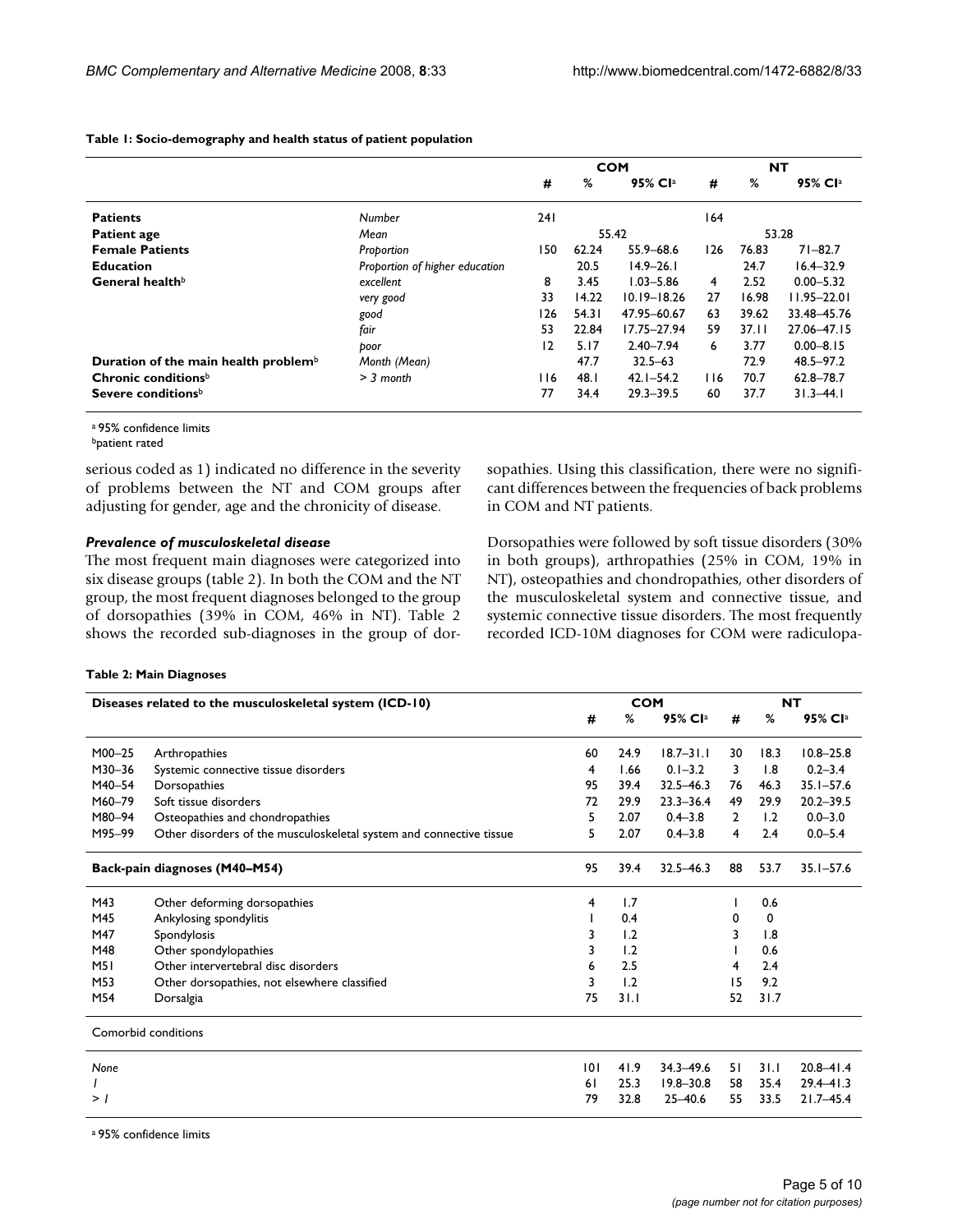thy, low back pain, and cervicalgia. The most frequent diagnoses for NT were cervicalgia, myalgia (not elsewhere classified), and cervicobrachial syndrome.

The concomitance of comorbidities allows for a measure of disease severity. The distribution of the frequency of comorbidities is shown in table 2. There was no statistically significant difference between COM and NT.

#### *Patient attitudes and expectations (table 3)*

No differences were found between the COM and NT groups with respect to the patient's expectations for healing, symptom relief, agreeable method, side effects and lower cost.

## *Management of disease (physicians)*

No significant differences between groups were observed for diagnostic and therapeutic referrals to other physicians and specialists (10.5% in NT, 13.3% in COM). However, NT physicians had significantly longer consultations than their COM peers (19.1 minutes in NT, 17.1 minutes in COM). Our results also show that NT physicians issued work incapacity attestations for a population of patients under 65 less often than COM physicians (3.2% in NT, 17.0% in COM).

#### *Patient evaluations (table 4)*

Unadjusted results for symptom relief indicated generally poorer outcomes for NT patients. However, after adjusting the analysis for gender, age, and the chronicity of disease, no significant differences were observed for the proportion of patients with a complete resolution of symptoms.

The fulfillment of treatment expectations was rated using a four-point scale ranging from complete fulfillment to not at all. Unadjusted comparison of frequency indicated no significant difference in the fulfillment of expectations between the groups. However, after analysis with an age-, gender-, and chronicity-adjusted logistic regression model of complete fulfillment of expectations, a significantly better outcome was observed for NT patients.

The unadjusted general treatment satisfaction, rated from very satisfied to not satisfied at all showed significant differences between groups. The age-, gender-, and chronicity-adjusted frequencies of very satisfied answers indicated significantly higher treatment satisfaction in NT patients.

The majority of COM (87%) and NT (89.4%) patients did not report treatment-related adverse side effects, and the difference between groups was not significant. Differences between groups were seen in the severity of side effects with a tendency for less severe effects in the NT group (table 4). NT patients also reported additional positive effects not directly related to their main health problems, and observed other additional effects with less frequency.

The causality of symptom relief was analysed by asking patients to what degree they considered symptom amelioration to be the consequence of a specific treatment. There were significant differences between the groups with NT patients more often confident that the amelioration of their symptoms was as a result of the treatment performed (table 4).

# *EUROPEP questionnaire (table 5)*

For all EUROPEP questions, with the exception of 10, 19, and 20, NT patients indicated higher satisfaction and the differences between the groups for questions 2, 3, 6, 7, 8, 9, 12, 13, 15, 17, and 18 were statistically significant.

## **Discussion**

This study was part of a nationwide evaluation of complementary medicine in Swiss primary care. Its specific objective was to assess patient satisfaction for the treatment of musculoskeletal diseases with Neural Therapy compared to conventional medicine. Although NT accounts for only a small fraction of Swiss primary care; in 2002 only 1.2% of all primary care providers (69 practitioners) had the respective certification, our results may nevertheless provide some important information for the treatment of musculoskeletal diseases, and, in particular, spine problems. The considerable difference we observed between COM and NT in the proportion of patients with musculoskeletal problems indicates a certain attraction to NT that other research confirms [5,6,24-28]. Our study may be criticized for data that are mainly based on perceived health status and self-reported, subjective assessments of

**Table 3: Patient expectations**

|                     |                           |     | <b>COM</b> |               |    | <b>NT</b> |               |  |  |
|---------------------|---------------------------|-----|------------|---------------|----|-----------|---------------|--|--|
|                     |                           | #   | %          | 95% Cla       | #  | %         | 95% Cla       |  |  |
| <b>Expectations</b> | Healing                   | 112 | 46.5       | $40.1 - 53.8$ | 82 | 50.0      | 41.3-58.7.0   |  |  |
|                     | Alleviation               | 128 | 53.1       | 47.5-58.8     | 86 | 52.4      | $42.4 - 62.5$ |  |  |
|                     | Agreeable method          | 5   | 2.1        | $0.3 - 3.8$   | 2  | 1.2       | $0.0 - 3.5$   |  |  |
|                     | Less adverse side effects | 22  | 9.1        | $5.1 - 13.1$  | 30 | 18.3      | $11.2 - 25.4$ |  |  |
|                     | Lower costs               | 2   | 0.8        | $0.0 - 2.0$   | 4  | 2.4       | $0.3 - 4.5$   |  |  |

a 95% confidence limits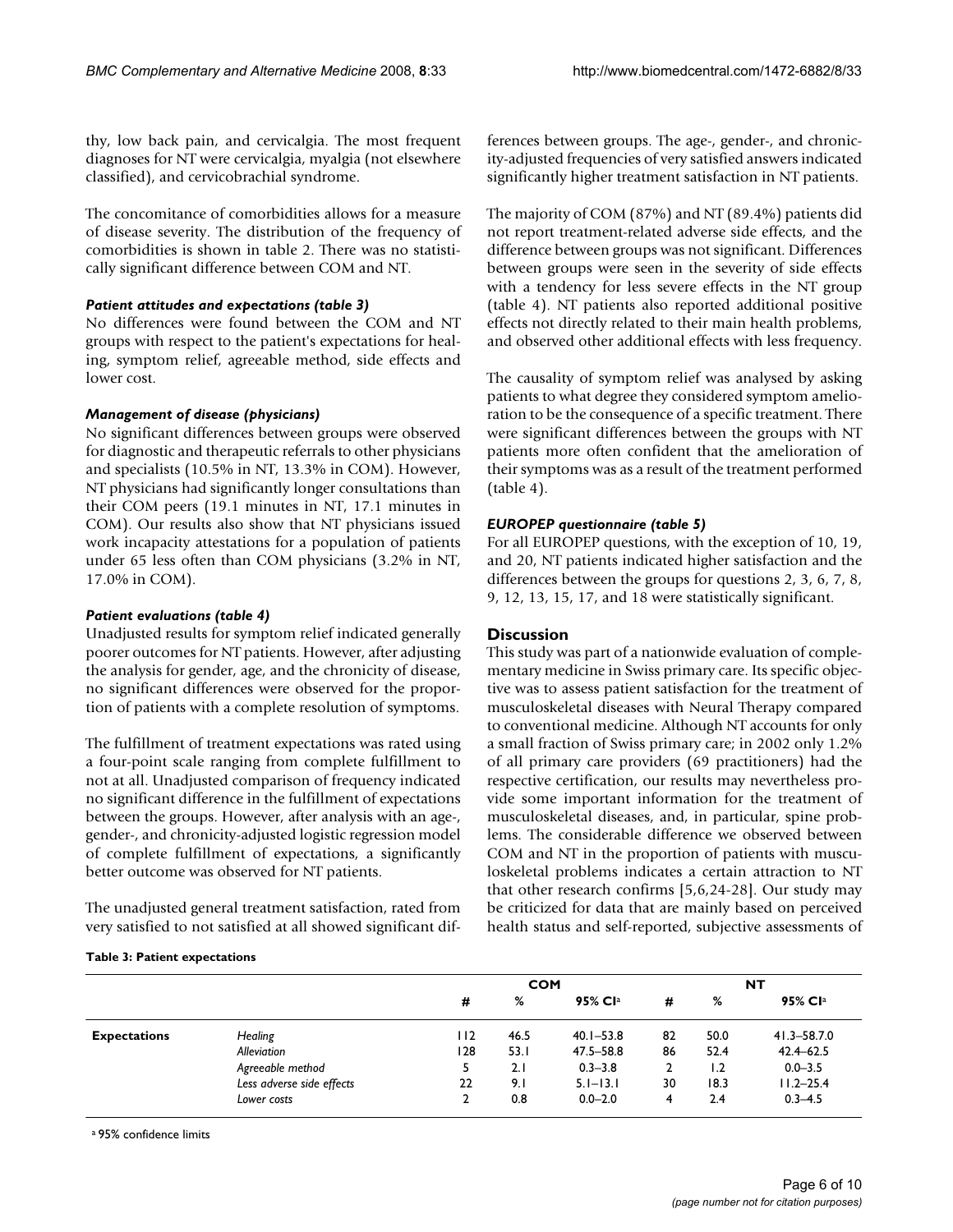#### **Table 4: Patient evaluations**

|                                        |                                    | <b>COM</b> |                   | <b>NT</b>     |                |      |               |
|----------------------------------------|------------------------------------|------------|-------------------|---------------|----------------|------|---------------|
|                                        |                                    | #          | %                 | 95% Cla       | #              | %    | 95% Cla       |
| <b>Symptom relief</b>                  | Complete resolution*               | 30         | 12.9              | $7.8 - 18.1$  | 12             | 7.4  | $3.1 - 11.7$  |
|                                        | Considerably weaker                | 68         | 29.3              | $23.5 - 35.2$ | 64             | 39.5 | $32.9 - 46.1$ |
|                                        | Somehow weaker                     | 63         | 27.2              | $20.8 - 33.5$ | 47             | 29.0 | $22.0 - 36.0$ |
|                                        | Unchanged                          | 61         | 26.3              | $20.7 - 31.9$ | 34             | 21   | $16.2 - 25.8$ |
|                                        | Very intense                       | 9          | 3.9               | $1.4 - 6.4$   | $\overline{4}$ | 2.5  | $0.2 - 4.7$   |
|                                        | Unsupportable                      |            | 0.4               | $0 - 1.3$     |                | 0.6  | $0 - 1.8$     |
| Fulfillment of treatment expectations* | Proportion of "complete fulfilled" |            | 15                | $9.6 - 20.5$  | 40             | 24.8 | $18.5 - 31.2$ |
| <b>Overall Satisfaction*</b>           | Proportion of "very satisfied"     |            | 29.5              | $22.7 - 36.2$ | 66             | 41.3 | 35.9 - 46.6   |
| <b>Adverse side effects</b>            | Yes                                | 29         | 12.9              | $8.4 - 17.5$  | 17             | 10.6 | $8.2 - 12.9$  |
| Severity of side effects               | weak                               | 4          | 13.8 <sup>b</sup> | $1.6 - 26.0$  | 7              | 41.2 | $13.1 - 69.2$ |
|                                        | moderate                           | 18         | 62.1              | 45.2-78.9     | 5              | 29.4 | $6.9 - 52.0$  |
|                                        | strong                             | 7          | 24.I              | $7.6 - 40.7$  | 5              | 29.4 | $7.7 - 51.2$  |
| Other effects*                         | Positive                           | 38         | 17.7              | $13.1 - 22.3$ | 59             | 37.6 | $29.1 - 46.1$ |
|                                        | Negative                           | 16         | 7.4               | $3.8 - 11.1$  | 9              | 5.7  | $2.5 - 9.0$   |
|                                        | No effect                          | 6          | 74.9              | $70.3 - 79.5$ | 89             | 56.7 | $47.0 - 66.4$ |
| Perceived causality of symptom relief* | Very sure                          | 59         | 29.7              | $22.2 - 37.1$ | 62             | 44.3 | $36.0 - 52.6$ |
|                                        | Sure                               | 77         | 38.7              | $31.0 - 46.4$ | 55             | 39.3 | 29.9-48.7     |
|                                        | Not sure                           | 39         | 19.6              | $13.7 - 25.5$ | 12             | 8.6  | $4.1 - 13.1$  |
|                                        | Don't know                         | 24         | 2.1               | $7.0 - 17.1$  | $\mathbf{H}$   | 7.9  | $3.1 - 12.6$  |

\*significant difference (p < 0.05) in the proportion of the most favorable answer option between NT and COM in a multivariate logistic model (age, gender and chronicity controlled)

a 95% confidence limits

b percentage of patients with adverse side effects within group

patients, but such evaluations have proven to be valid measures of health in general populations [29,30]. A related, important finding is that NT patients considered their general health and the severity of major health problems to be the same as those of COM patients, whereas other findings on complementary medicine report poorer general health and more severe disease conditions for NT patients compared to COM patients [8]. However, in accordance with the literature NT patients more often reported chronic health problems than COM patients [31- 34].

The management of musculoskeletal disorders appeared to be different in NT and conventional primary care. NT physicians had longer consultations, but they issued work incapacity attestations less often than their conventional colleagues. These have consequences on the direct and indirect costs of treatment. Longer consultations, which are likely the result of the invasive character of NT, increase the direct costs, but fewer work incapacity attestations may result in lower indirect costs. Musculoskeletal disorders, especially those related to back-pain, cause an enormous economic burden on health care systems [1], and back-pain itself appears to be a major factor in lost work productivity [35]. Our data therefore provide some empirical evidence that increased use of NT in primary care may result in lower health care expenditures in Swiss ambulatory care.

Our interpretation of patient satisfaction data discriminated between treatment-related outcomes (symptom relief, fulfillment of treatment expectations, adverse side effects, and other effects) and care-related outcomes (overall satisfaction with treatment, and the EUROPEP questionnaire) is that there are equal or better outcomes when measured by treatment-related items, and also consistently better outcomes for all care-related items. However, some contradictions were seen in the patients' evaluations of symptom relief. No difference was found between the groups when patients were asked about symptom relief, but significantly more NT patients reported quick relief of symptoms (EUROPEP-question 7).

We did not find a difference between NT and COM with respect to patient based reports of adverse side effects. The observations that patients in NT have more often reported positive effects and COM patients have more often perceived negative effects may reinforce the idea that patient expectations and outcomes are linked [36,37]. However, it has to be acknowledged that the reports of adverse side effects were based on evaluations by patients and not on more objective clinical criteria.

It can be argued that the consistently higher satisfaction expressed in the EUROPEP questionnaire by NT patients is likely the result of longer consultation times in NT [38],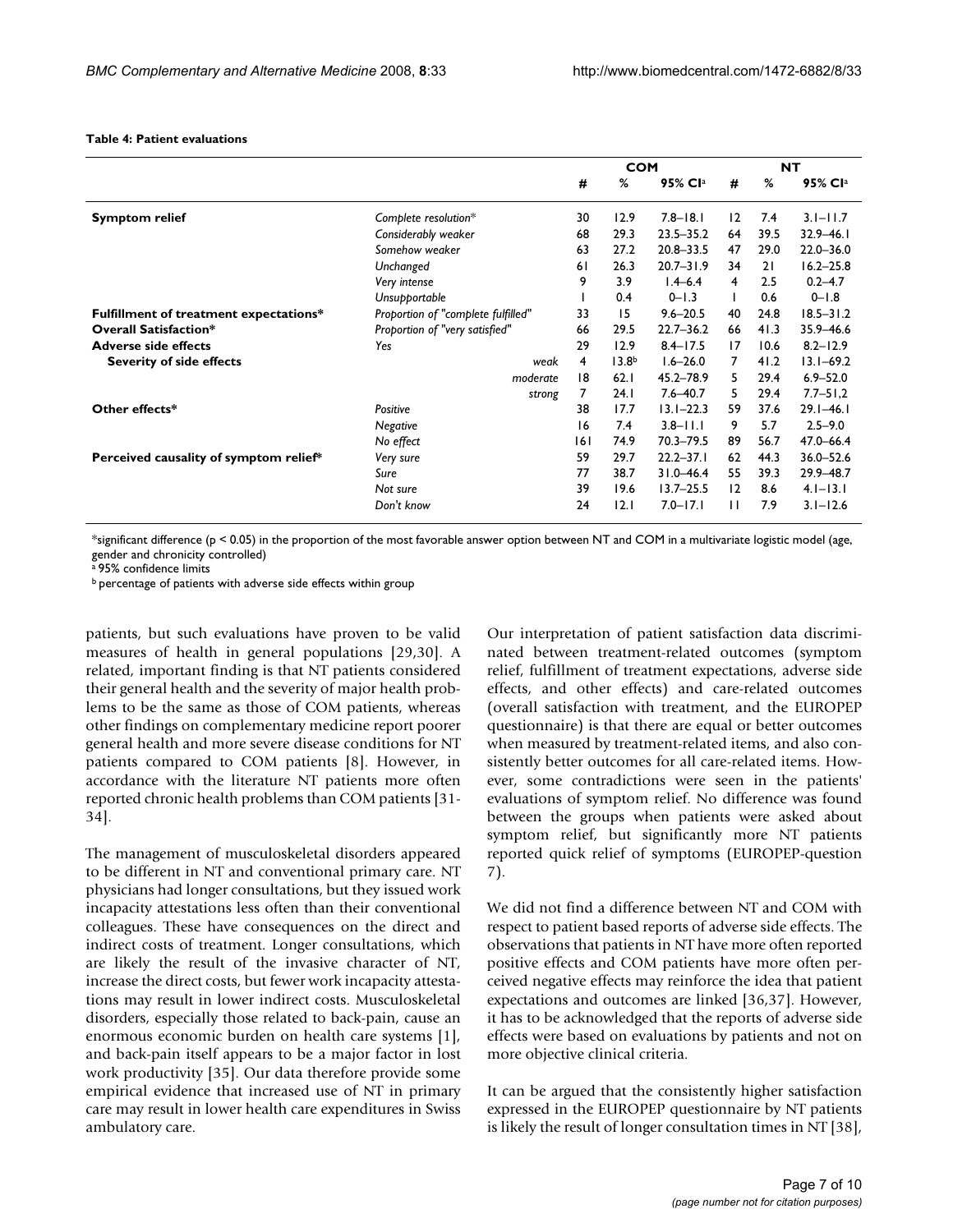#### **Table 5: Patient satisfaction (EUROPEP)**

| <b>Questions/items</b>                                                                       |      | <b>COM</b>    |      | <b>NT</b>     |  |
|----------------------------------------------------------------------------------------------|------|---------------|------|---------------|--|
|                                                                                              | %    | 95% Cla       | %    | 95% Cla       |  |
| <b>Relation and communication</b>                                                            |      |               |      |               |  |
| 1. Making you feel you had time during consultation?                                         | 60.6 | $53.9 - 67.3$ | 70.3 | $53.3 - 87$   |  |
| 2. Interest in your personal situation?*                                                     | 58.6 | $52.1 - 65$   | 72   | $60 - 83.9$   |  |
| 3. Making it easy for you to tell him or her about your problem?*                            | 61.I | $53.2 - 69$   | 71.9 | $59 - 84.8$   |  |
| 4. Involving you in decisions about your medical care?                                       | 55.7 | $48.1 - 63.4$ | 64.7 | $54.2 - 75.1$ |  |
| 5. Listening to you?                                                                         | 65.8 | $59.1 - 72.5$ | 73.7 | $61.1 - 86.3$ |  |
| 6. Keeping your records and data confidential?*                                              | 69.5 | $62.4 - 76.7$ | 83.1 | 74.6-91.6     |  |
| <b>Medical care</b>                                                                          |      |               |      |               |  |
| 7. Quick relief of your symptoms?*                                                           | 16.1 | $10.3 - 22$   | 26.6 | $20.3 - 32.9$ |  |
| 8. Helping you to feel well so that you can perform your normal daily activities?*           | 27   | $20.2 - 33.8$ | 40.7 | 32.7-48.8     |  |
| 9. Thoroughness?*                                                                            | 50.5 | $43.1 - 57.8$ | 68.4 | $59.6 - 77.1$ |  |
| 10. Physical examination of you?                                                             | 47.1 | $40.7 - 53.4$ | 55.7 | 38.8-72.6     |  |
| 11. Offering you services for preventing diseases (screening, health checks, immunizations)? | 43   | $34.2 - 51.9$ | 54.3 | 41.9-66.7     |  |
| Information and support                                                                      |      |               |      |               |  |
| 12. Explaining the purpose of tests and treatments?*                                         | 57.1 | $50.2 - 64.1$ | 72.7 | 64.9-80.5     |  |
| 13. Telling you what you wanted to know about your symptoms and/or illness?*                 | 55.4 | $48.1 - 62.7$ | 71.2 | $60.4 - 81.9$ |  |
| 14. Helping you deal with emotional problems related to your health status?                  | 47.8 | $40.3 - 55.2$ | 57.9 | $44.6 - 71.2$ |  |
| 15. Helping you understand the importance of following his or her advice?*                   | 44.1 | $37.2 - 51.1$ | 61.7 | $51.4 - 71.9$ |  |
| Continuity and cooperation                                                                   |      |               |      |               |  |
| 16. Knowing what s/he had done or told you during earlier contacts?                          | 53.2 | $45.2 - 61.2$ | 63.5 | $50.3 - 76.7$ |  |
| 17. Preparing you for what to expect from specialist or hospital care?*                      | 53.4 | $44.9 - 61.8$ | 76.8 | 64.9-88.6     |  |
| Facilities availability and accessibility                                                    |      |               |      |               |  |
| 18. The helpfulness of the staff (other than the doctor)?*                                   | 64.3 | 57.9-70.7     | 74.8 | 65.8-83.9     |  |
| 19. Getting an appointment to suit you?                                                      | 1.3  | $0 - 2.7$     | 1.2  | $0.0 - 3.1$   |  |
| 20. Getting through to the practice on telephone?                                            | 73.5 | $65.9 - 81.1$ | 69.1 | $56.5 - 81.8$ |  |
| 21. Being able to speak to the general practitioner on the telephone?                        | 54.9 | $46.4 - 63.3$ | 58.9 | $42.3 - 75.6$ |  |
| 22. Waiting time in the waiting room?                                                        | 36.3 | 27.8-44.8     | 42.8 | $31.4 - 54.2$ |  |
| 23. Providing quick services for urgent health problems?                                     | 67.7 | $59.7 - 75.6$ | 70.2 | $61.5 - 79.0$ |  |
|                                                                                              |      |               |      |               |  |

\*significant difference in the proportion of the most favorable answer option (p < 0.05) between NT and COM in a multivariate logistic model (age, gender and chronicity controlled)

<sup>a</sup> 95% confidence limits

although there is some debate about which aspects of the physicians behaviour affect patient-based evaluations in primary care [39]. However, some particular characteristics of NT need to be considered in this context. The first part of a consultation in NT, consisting of anamnesis and examination, is comparable to conventional medicine and requires the same amount of time. The second part of a NT consultation usually includes an injection that actually harms the patient. Longer consultations in NT are therefore not related to extended communication time between patients and physicians but are mostly due to the duration of a specific therapeutic procedure.

#### *Limitations of the study*

Several limitations of the study can be acknowledged. With reference to external validity, the extent to which the study results can be generalized is limited by the small sample size of patients with musculoskeletal diseases (241-COM, 164-NT) and their physicians (77-COM, 18- NT). It is impossible to asses the validity of this sample size as the overall distribution of patients with musculoskeletal problems in Swiss primary care is unknown.

However, other research within the larger project showed that the original samples of physicians and patients, irrespective of diagnosis related inclusion criteria, were reasonably representative of their respective base populations [2,40].

Potential sources of bias in this study include the fact that satisfied and dissatisfied patients have different compliance in completing questionnaires. It is therefore very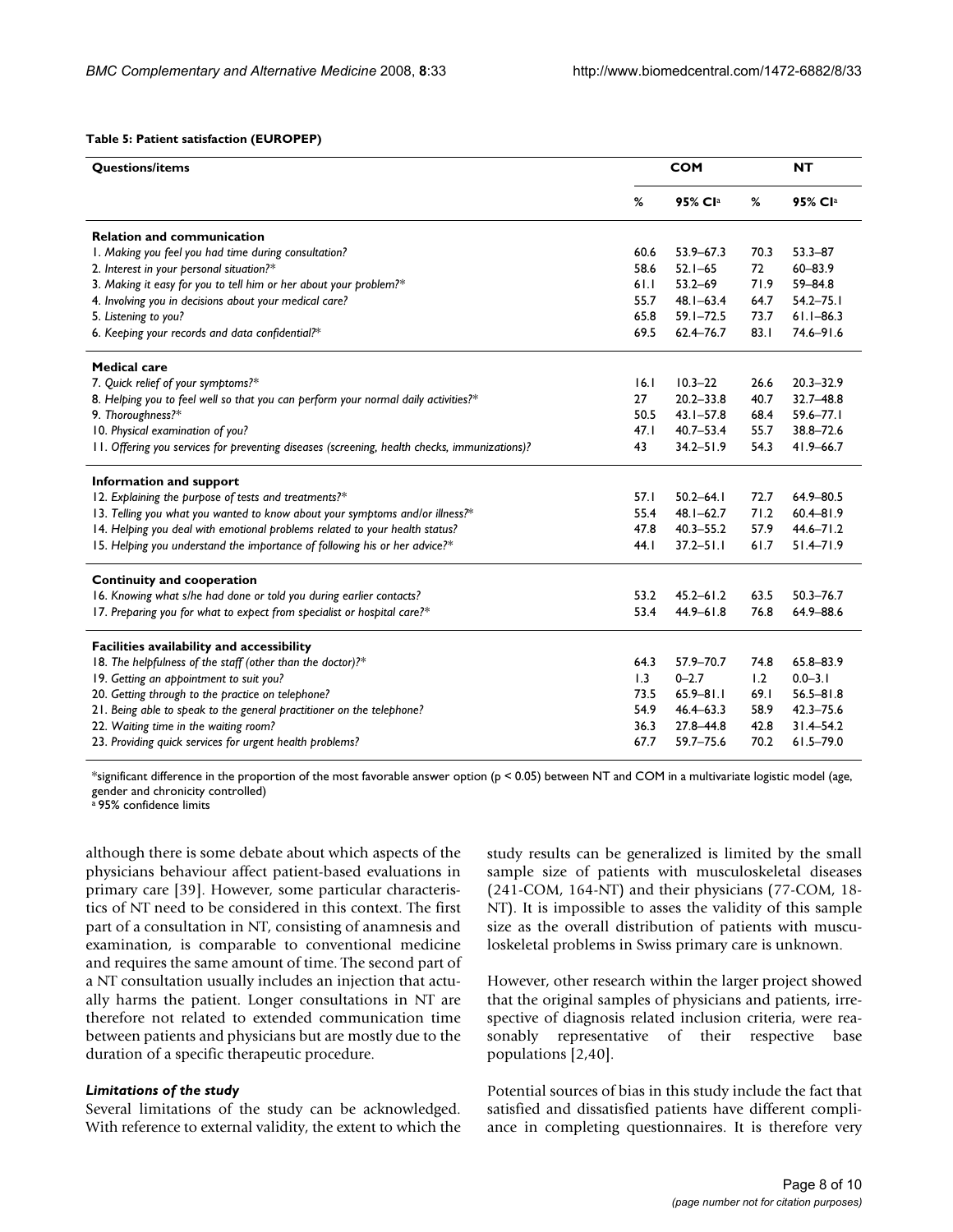likely that the results are positively biased because satisfied patients are more likely to return the questionnaires [41,42].

The study was based on a cross-sectional design and patients received a questionnaire 3–4 weeks after a single consultation, irrespective whether they had other appointments with a physician within or outside the study. This implies that the description and comparison of the satisfaction of the two patient groups may not fully account for effectiveness of procedures in an ongoing therapeutic process. It may also be possible that work incapacity attestations were either pre-existing or issued by other, non-study physicians.

Other limitations of the study are related to the fact that outcome measures such as the EUROPEP are not specific for musculoskeletal disorders and may not be appropriate for assessing patient satisfaction with NT. The broad range of outcomes assessed in the survey, which was not originally intended to specifically evaluate diseases treated by NT, made it impossible to investigate essential issues as deeply as would have been possible in a survey designed specifically to assess patient satisfaction with NT. An evaluation of long-term effects and chronic disease, which is also important, was not in the scope of the overall project.

Another problem of the study relates to the limitations in diagnosing musculoskeletal diseases in a primary care setting where sophisticated imaging is usually not available. Such limitations are, however, present in both COM and NT. Bias as a result of uneven diagnostic certainty across study groups may therefore not be a concern.

Patient questions other than the EUROPEP questionnaire were not validated. Limited temporal and financial resources in the project made a respective psychometric validation for three different languages prohibitive. However, literature provides support that patient evaluations of care give valid estimates of their experiences and respective satisfaction in a primary care setting [43,44]. It may also be criticized that outcomes were dichotomized into the best possible and all other answer options. This approach is based on a commonly applied concept that standards of excellence attained by top performers should be used as benchmarks of quality in the health care sector [45].

Finally, it can be argued that the analysis of our outcome data needs adjustment for the problem of multiple tests. The literature in this field is inconclusive [46] and the decision whether to view the EUROPEP data as a group or as individual questions remains arbitrary. This study has the character of a pilot study and we therefore promote a more informal use of the hypothesis tests, which implies that the results are important but the p-values have little meaning. Consequently, it is possible that our results accidentally mislead the interpretation of individual questions as significant p-values can occur by chance alone. However, the EUROPEP results showed consistently better outcomes for NT in almost all questions and we consider it unlikely that the overall interpretation of the data was affected by accidentally significant p-values.

# **Conclusion**

In light of the high prevalence of musculoskeletal disorders, our results that show significantly higher patient satisfaction in NT may have practical importance. Better patient satisfaction and better fulfillment of expectations along with an equal patient-perceived efficacy in the treatment of musculoskeletal disorders make NT treatment an option for primary care or referring physicians. Increased application of neuraltherapeutics by primary care physicians could therefore be considered reasonable and increased integration of NT in medical education would also be justified. However, further research is needed to establish outcomes that are more evidence based, and to provide a more in-depth analysis of the cost-effectiveness of NT.

## **Competing interests**

The Swiss Federal Office of Public Health funded the project and by contract researchers were independent from the funding agency. The authors declare that they have no competing interests.

#### **Authors' contributions**

JM wrote the first draft of the manuscript. LF and LS reviewed and completed the manuscript and provided considerable input with reference to neuraltheapy and musculoskeletal health problems. AB obtained the mandate of the project, performed all statistical analyses and completed the manuscript in this context. All authors read and approved the final manuscript.

#### **Acknowledgements**

We acknowledge the work of Andreas Dönges, Antoinette Kearns, Barbara Schmitter, Florica Marian, Kathrin Dopke, and Sylvia Herren for their help and support in the project, and we thank Paul Thistlethwaite for his help to prepare the manuscript. We are indebted to all patients and physicians who participated in this study.

#### **References**

- 1. Smolen J: **[Combating the burden of musculoskeletal condi](http://www.ncbi.nlm.nih.gov/entrez/query.fcgi?cmd=Retrieve&db=PubMed&dopt=Abstract&list_uids=15020321)[tions.](http://www.ncbi.nlm.nih.gov/entrez/query.fcgi?cmd=Retrieve&db=PubMed&dopt=Abstract&list_uids=15020321)** *Ann Rheum Dis* 2004, **63(4):**329.
- 2. Busato A, Donges A, Herren S, Widmer M, Marian F: **[Health status](http://www.ncbi.nlm.nih.gov/entrez/query.fcgi?cmd=Retrieve&db=PubMed&dopt=Abstract&list_uids=16036926) [and health care utilisation of patients in complementary and](http://www.ncbi.nlm.nih.gov/entrez/query.fcgi?cmd=Retrieve&db=PubMed&dopt=Abstract&list_uids=16036926) conventional primary care in Switzerland–an observational [study.](http://www.ncbi.nlm.nih.gov/entrez/query.fcgi?cmd=Retrieve&db=PubMed&dopt=Abstract&list_uids=16036926)** *Fam Pract* 2005, **22:**22.
- 3. WHO: **[The burden of musculoskeletal conditions at the start](http://www.ncbi.nlm.nih.gov/entrez/query.fcgi?cmd=Retrieve&db=PubMed&dopt=Abstract&list_uids=14679827) [of the new millennium.](http://www.ncbi.nlm.nih.gov/entrez/query.fcgi?cmd=Retrieve&db=PubMed&dopt=Abstract&list_uids=14679827)** *World Health Organ Tech Rep Ser* 2003, **919:**1-218.